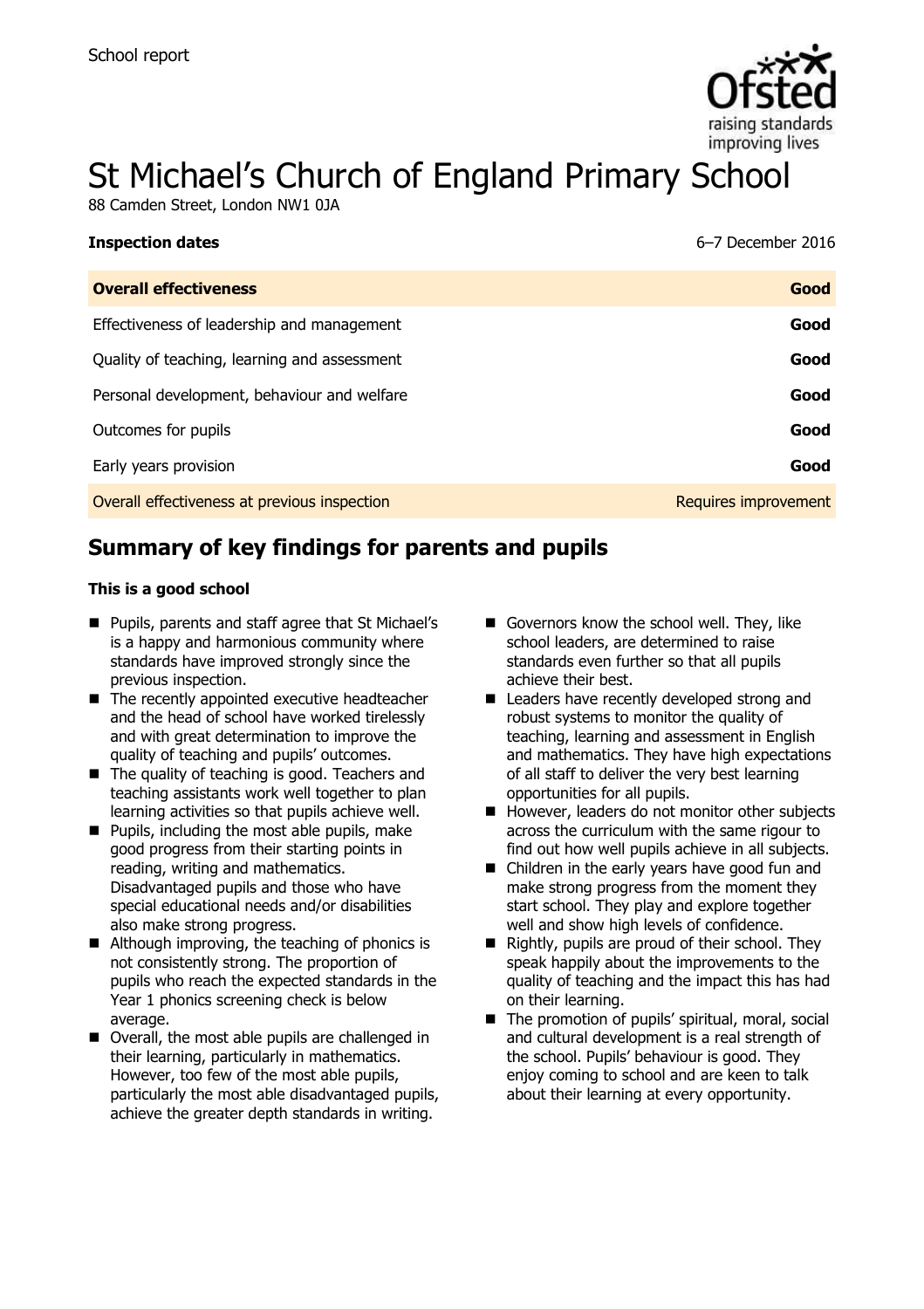

# **Full report**

### **What does the school need to do to improve further?**

- Improve the quality of teaching, learning and assessment by ensuring that:
	- all teachers share the same high expectations of the most able pupils, especially the most able disadvantaged pupils, so that more pupils achieve the greater depth standards in their writing.
	- more pupils reach the expected standard in the Year 1 phonics screening check.
- Further improve the effectiveness of leadership and management by ensuring that leaders monitor pupils' outcomes in all subjects across the curriculum as rigorously as they do in English and mathematics.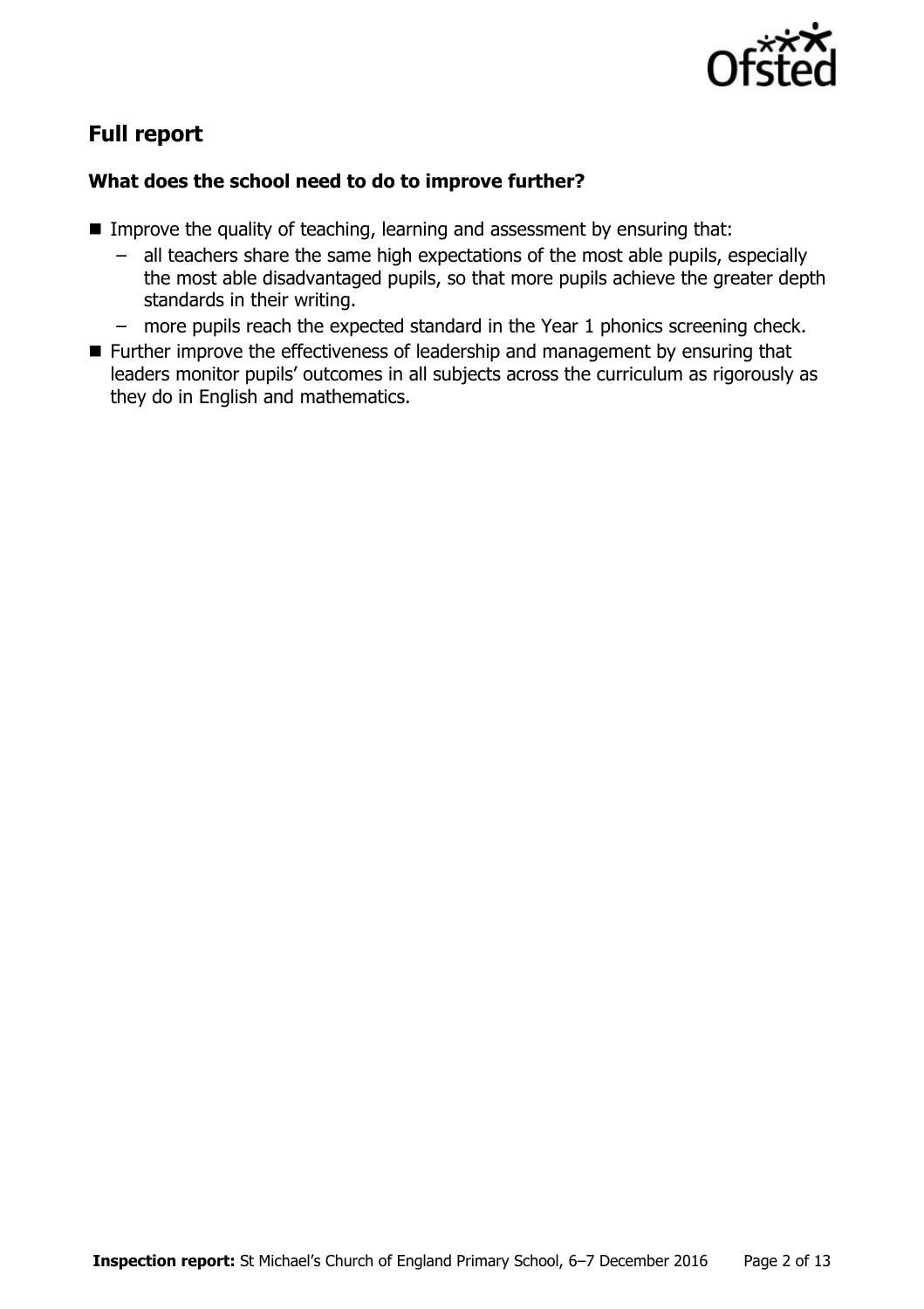

## **Inspection judgements**

#### **Effectiveness of leadership and management Good**

- The recently appointed executive headteacher and the head of school have a very clear understanding of the school's strengths and know what they need to do to secure further improvements. They have worked with determination and effort to improve standards across the school and have been successful in improving the quality of teaching and pupils' outcomes.
- Senior leaders have established robust systems to monitor all aspects of the school's work, including teaching and learning in English and mathematics. They hold teachers to account for the progress pupils make and use an agreed set of 'school standards' to ensure that the quality of teaching is maintained or continues to improve further.
- The impact of senior leaders' actions can be seen in the improvements to teaching and learning throughout the school. Teachers work alongside leaders to look at what works well in their classrooms and what could be even better. Checks are made on the work in pupils' books, the progress pupils make from starting points and how they respond to tasks in lessons. Leaders provide teachers with good-quality feedback about how they can improve outcomes for the pupils in their classes.
- Although leaders make checks on pupils' learning in English and mathematics, they do not monitor pupils' outcomes in other curriculum subjects, such as science, history and geography in the same way, to find out what is working well and what could improve further. As a result, leaders have not identified where and how pupils could make even stronger progress across the wider curriculum.
- Leaders ensure that the additional funding for disadvantaged pupils is used effectively. The executive headteacher has made changes this term to reflect the needs of current disadvantaged pupils and to act on the outcomes of an external review that was carried out last year. Additional teaching and support staff are well deployed to provide support to whole-class learning and additional interventions. This enables disadvantaged pupils to make good progress, particularly in reading and mathematics.
- In all year groups, pupils enjoy well-planned activities in a range of subjects. Leaders make sure that the curriculum is broad and balanced and that it matches the needs of the pupils well. Subjects are linked together into memorable topics. Pupils speak positively about the many exciting opportunities to learn in a fun way. For example, pupils delighted in the success of creating erupting volcanoes in science and were eager to talk about how they used syncopation to make music that is 'off the beat'.
- The curriculum is enriched by a range of clubs and activities that take place during and at the end of the school day. Pupils take part in sewing, art and craft, cookery and a range of sports activities. Teachers plan interesting trips so that pupils can learn beyond the classroom. For example, pupils spoke knowledgeably about how they searched for and classified minibeasts on a recent visit to Hampstead Heath.
- Leaders ensure that the additional sports funding is used to good effect. Sports coaches work at lunchtimes and during physical education lessons to enhance pupils' skills and raise the profile and importance of good health and exercise.
- The school's work to involve parents in the life of the school has been very successful. Parents are overwhelmingly pleased with the way in which the school has improved since the previous inspection and the opportunities they have had to be involved in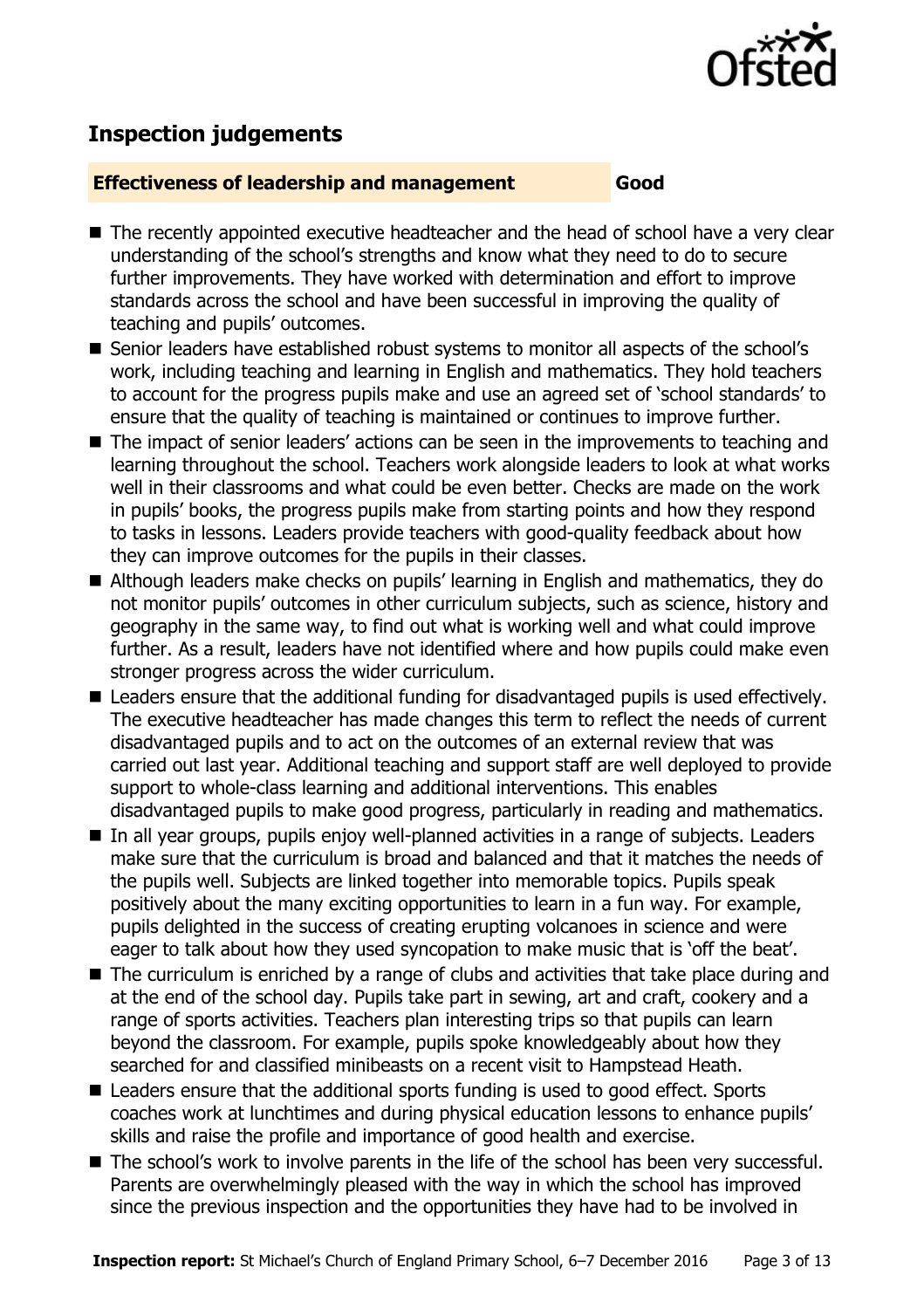

their children's learning. For example, parents join classes to work alongside their children and come to regular, well-attended coffee mornings, where they learn how to support their children at home.

- There is a strong sense of 'togetherness' at St Michael's. Parents and pupils told inspectors that one of the best things about their school is the way in which all members of the community, from both the Christian faith and others, come together to learn. The school prepares pupils very well for life in modern Britain because the school's values are fully embedded in all aspects of the school, and pupils develop a strong understanding of democracy, tolerance and respect. As one pupil said, 'We are all a big community and we are all connected.'
- **Pupils have a very effective understanding of equalities and what it means to be** different. They know that discrimination is not tolerated at this school. Leaders promote equality successfully. For example, pupils know why homophobic bullying is wrong. A group of pupils explained that the school's values 'encourage us to be ourselves and not to judge others'.

#### **Governance of the school**

- Governors know the school well and have worked effectively with school leaders to improve standards since the previous inspection. After the previous headteacher retired, governors made the decision not to appoint a substantive headteacher, but to appoint an experienced executive headteacher to lead the school and work in partnership with three other schools. Governors ensured that this transition was managed smoothly and that the pace of improvement was not interrupted.
- Governors fulfil their statutory duties. They hold leaders to account by asking effective questions in governing body meetings about pupils' progress and attainment. They challenge leaders to tell them about how well additional funding is used and about the impact it is having on pupils' outcomes.
- Governors visit the school regularly. Their visits are now more organised and focused on pupils' outcomes and the effectiveness of leadership. Since September, seven visits have been made by governors to meet with leaders, to observe learning in classrooms and to make checks on how the school improvement plan is being carried out.
- Governors are aware of how well pupils are doing in school and set challenging targets for pupils' achievement. They know that the leadership of subjects other than English and mathematics now needs to be monitored more astutely so that pupils' outcomes in these subjects can improve even further.

### **Safeguarding**

- The arrangements for safeguarding are effective.
- There is a strong culture of keeping pupils safe in the school. Staff receive training that helps them to be vigilant and keep pupils safe from harm. Those responsible for leading safeguarding in the school ensure that staff keep up to date with the latest guidance and legislation from the government, including the 'Prevent' duty to protect pupils from the risks of extremist views.
- **E** Leaders work closely with other professionals to ensure that vulnerable pupils and their families are well supported. Leaders know what to do if they have concerns about a pupil's welfare and follow up any concerns rigorously.
- Teachers and leaders ensure that pupils are aware of how to keep themselves safe. For example, through assemblies and personal, social, health and economics education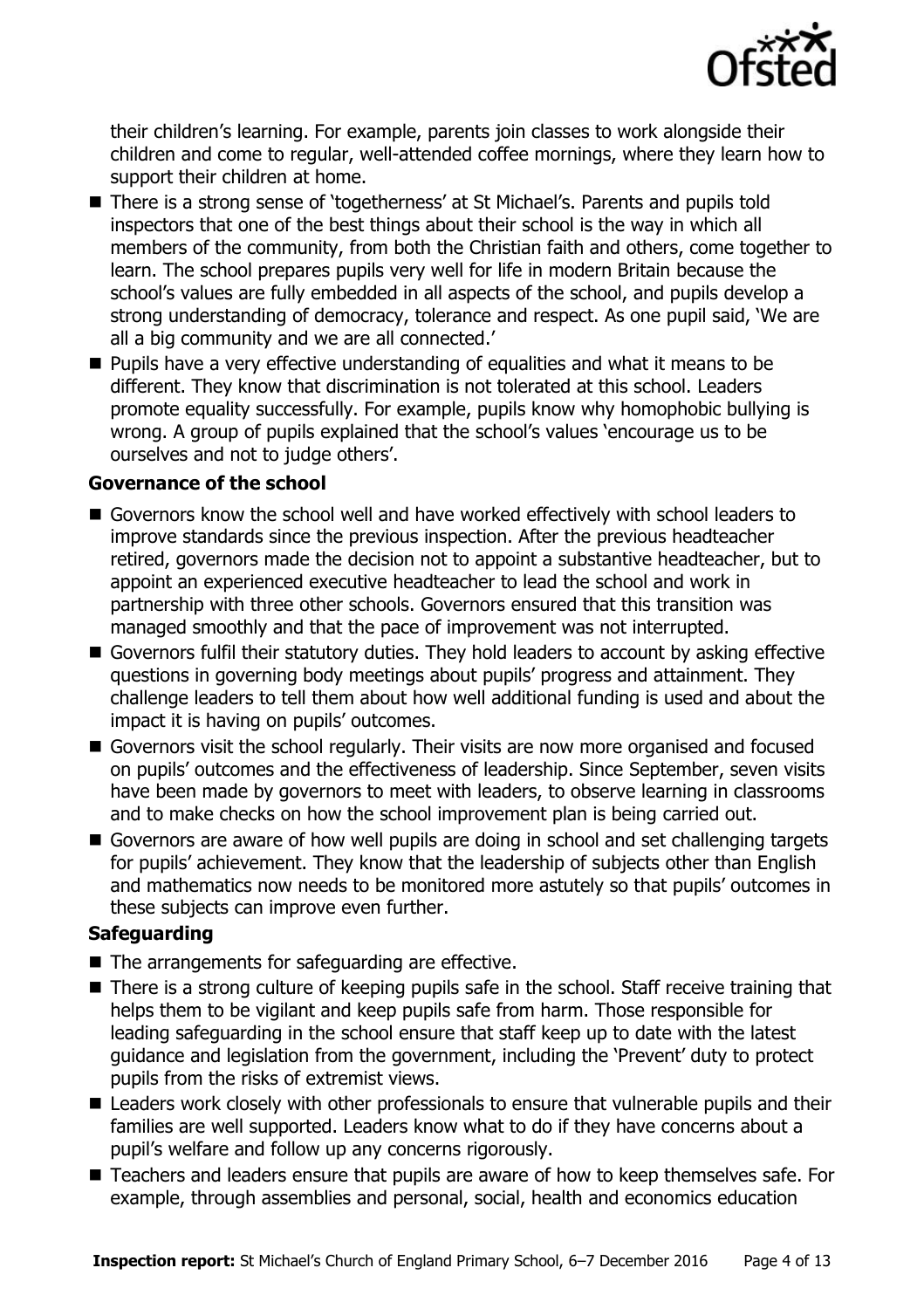

lessons, pupils are taught about the possible dangers they may encounter online, or from other people outside of school.

Displays of information around the school, and safeguarding information for visitors, are reminders to all adults about what they should do if they have concerns about a pupil's well-being. Parents say that their children feel safe at school.

#### **Quality of teaching, learning and assessment Good**

- The high expectations set by the executive headteacher and head of school pervade every classroom and every corridor. Displays around the building are used very effectively to convey these heightened expectations. Classrooms are now purposeful places to learn and pupils are keen to share the improvements with visitors.
- Leaders have improved the quality of teaching, learning and assessment so that it is now good. Teachers know their pupils well and use clear systems set out by leaders to plan, teach and assess effectively. Learning now builds on what pupils already know and can do. As one pupil told inspectors, 'We don't repeat learning now.'
- **Pupils are keen to learn. They respond positively to questions and challenges they are** offered and follow teachers' instructions well. The quality of feedback has improved since the previous inspection. In line with the school's policy, teachers provide 'fix-its' and pupils respond each day. Feedback is consistently effective across classes and subjects and the work in pupils' books demonstrates how it improves and extends learning. Teachers and teaching assistants provide pupils with advice in lessons to help pupils improve. For example, to help pupils understand a misconception, one teaching assistant skilfully used a 'you teach me' strategy, where the pupils had to re-teach her what they had learned.
- Where teaching is at its best, pupils make strong and sometimes rapid gains in their learning. For example, in a Year 6 lesson, pupils worked with high levels of concentration as they grappled with the task of finding common multiples. Pupils thrive in an environment which is all about learning, where the questioning is well matched to pupils' responses in the lesson and where the teacher's subject knowledge is strong.
- Leaders have worked with great effort since September to improve the quality and breadth of learning resources for pupils, including a wide range of reading books, to raise standards in reading. Pupils are now excited about reading. They choose from a variety of high-quality and age-appropriate texts and are eager to read at home. Pupils read widely and the strong systems in place to improve their comprehension skills are beginning to have a positive impact, especially at key stage 2.
- Mathematics is taught well across the school. Teachers, with the support of the mathematics leader, are improving their teaching strategies. Pupils' attainment is good and the work in pupils' books shows that pupils achieve well and make good progress. Pupils use tools and resources alongside pictures, to help them solve mathematical problems. This approach is being used well and, together with a well-planned curriculum, is resulting in more pupils attaining the higher standards for their age in mathematics. Pupils are routinely challenged and are keen to 'up level' their work.
- Leaders have helped teachers to develop the teaching of writing so that pupils make better progress. The majority of pupils write well and use grammar, punctuation and spelling in their work that is appropriate for their age and stage of development. Work in pupils' books shows that pupils are developing their writing skills well. However, not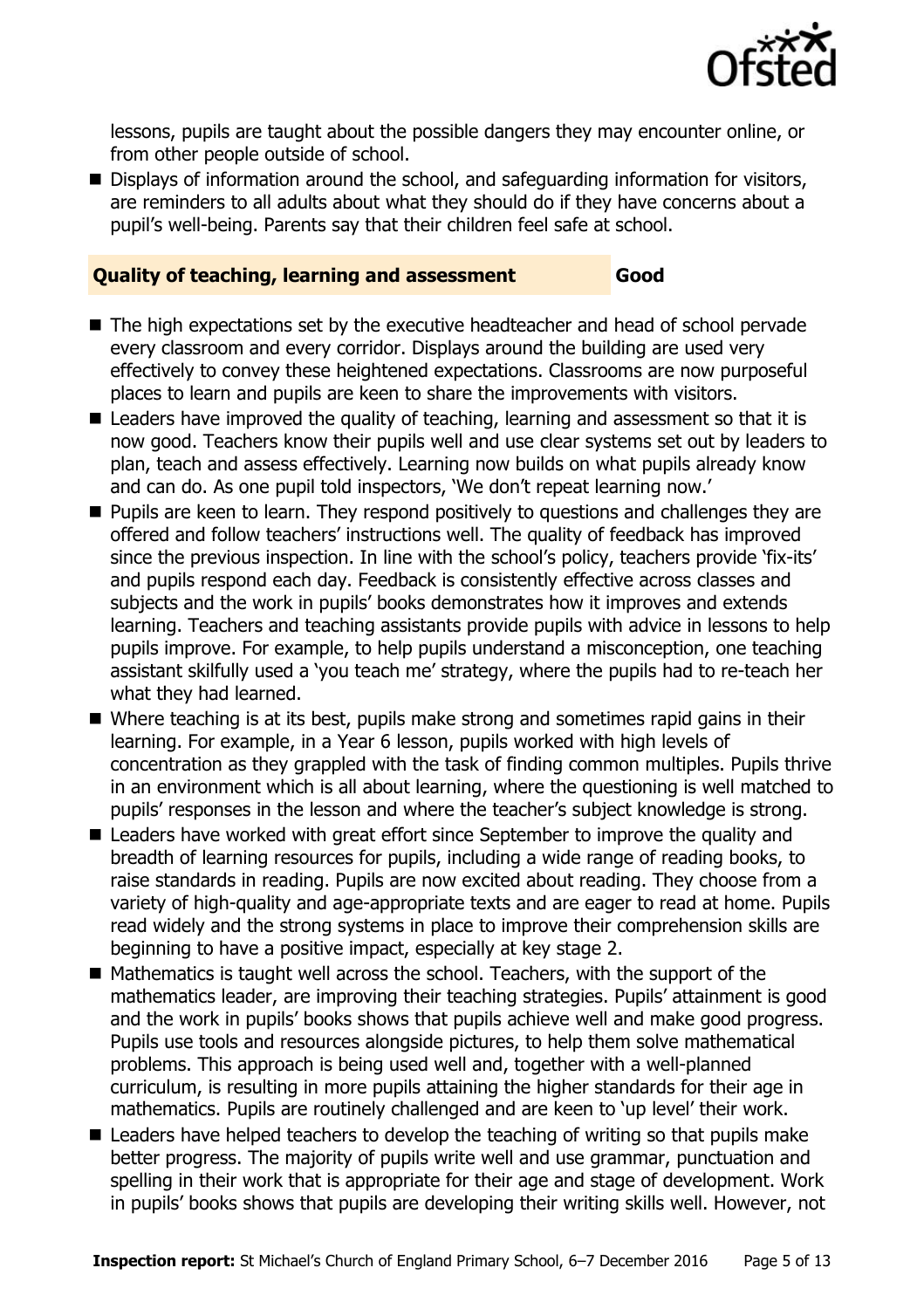

all teachers share the same high expectations of what pupils can achieve in writing. There is more to do to enable pupils, particularly the most able disadvantaged pupils, to reach the greater depth standards in their writing.

- **Pupils have regular opportunities to write in subjects other than English. In religious** education, for example, pupils write about the meaning of the different Christmas symbols, such as angels. Some pupils are given additional challenges, such as researching the importance of symbols in other faiths. In science, for instance, pupils write at length about their chosen amphibian, using punctuation and grammar accurately.
- At the previous inspection, the quality of pupils' work was not consistently good enough. This has improved a great deal. Handwriting is taught effectively. Pupils' books are well presented in all year groups and subjects. Pupils make use of the helpful examples on display which demonstrate what the best handwriting and presentation should look like, including in mathematics books.
- Pupils who have special educational needs and/or disabilities receive good-quality teaching and support. The special educational needs coordinator, together with a team of skilled teaching assistants, helps pupils to achieve their personal targets by working closely with individuals and groups in the classroom. For example, in a Year 1 English lesson the special educational needs coordinator supported pupils to read and understand new words using a range of skilful strategies, including gestures and signing.
- Teachers use homework effectively to consolidate and support the learning that takes place in the classroom. Pupils respond enthusiastically to the varied activities and say that homework makes a difference. For example, older pupils like taking high-quality texts home to read in readiness for the comprehension questions that they will answer in school the following morning.
- A strength of teaching is the way in which teachers reflect on their practice and meet regularly with teachers from the partner schools. Teachers now work together to plan activities that meet the needs of pupils. This has been particularly effective for new teachers or those who needed more support to improve. As a result, teachers are becoming more adept at adjusting their teaching to meet the needs of pupils during and between lessons.
- **Pupils know and use their targets well and understand how these help them to** improve. As one pupil said, 'Now we know where we are with our learning.' Another added, 'I look back and can see that my fluency has improved in reading.'
- $\blacksquare$  The teaching of phonics, particularly in the early years and Year 1, is not consistently strong. Sometimes, strategies used to teach phonics are not fully effective at helping pupils to make good progress. Consequently, the proportion of pupils who meet the expected standard in the Year 1 phonics check is below average.

#### **Personal development, behaviour and welfare Good**

### **Personal development and welfare**

- The school's work to promote pupils' personal development and welfare is good.
- **Pupils said that bullying is extremely rare. All pupils spoken to during the inspection** were confident that they can speak to any member of school staff if they are worried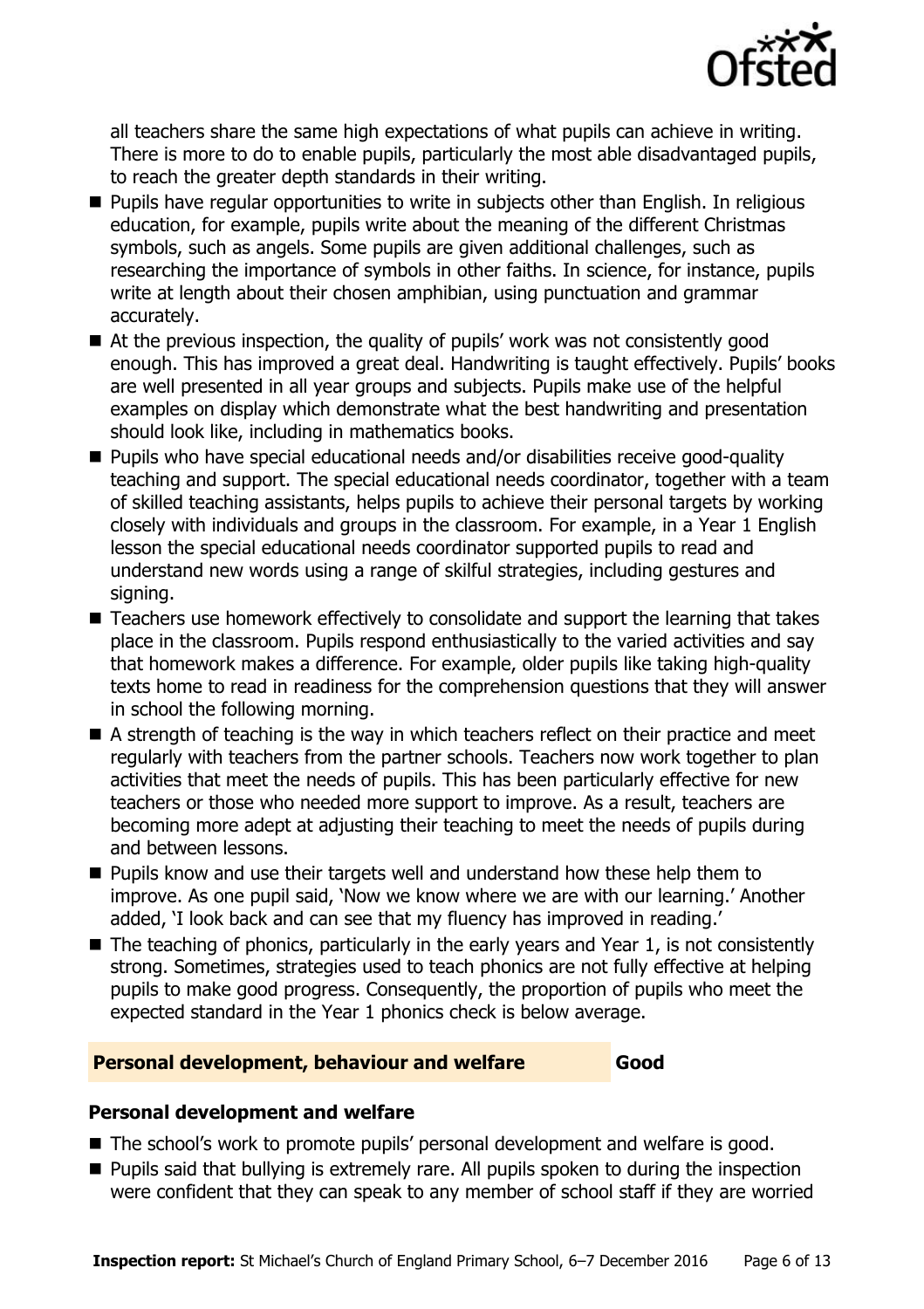

or upset about something. Parents praised the school's work to promote their children's personal development. They have confidence in school leaders and said that any incidents are dealt with promptly.

- **Pupils know how to keep themselves safe. They understand the possible dangers they** may face when using the internet or social media. Displays around the school emphasise the importance of personal safety and pupils' understanding of health, safety and well-being. Staff are vigilant when pupils are playing outside and ensure that they are appropriately supervised. Pupils say that the school is a safe place to be.
- **Pupils are proud of their school. They are keen to talk about their learning and are** welcoming and friendly to visitors. Pupils know that all adults are there to look after them. Pupils value the many new ideas that leaders have introduced to make them feel valued. For example, pupils enjoy wearing their own clothes on their birthday because they feel special and other pupils wish them well.
- Pupil voice is strong. Opportunities for pupils to talk and debate are plentiful. For example, pupils enjoy posting their ideas to the 'talk topics' that are displayed in the corridor, knowing that their ideas will be shared in assembly and with others. As one pupil told the inspectors, 'We get to speak because there is democracy here and nobody is there to judge you.'
- **Pupils develop a good understanding of equalities. They know that discrimination is** wrong. They are keen to learn about their friends' faiths and backgrounds. Work in religious education books and around the school shows that there are many opportunities for pupils to learn about the world around them.

#### **Behaviour**

- The behaviour of pupils is good.
- **Pupils behave well in lessons and when they move around the school building. All staff** communicate the same high expectations of pupils' behaviour and, as a result, the school is a calm, orderly and purposeful place to learn.
- **Pupils get on well. They show respect and courtesy for each other and the adults in** their school. They enjoy the many opportunities to work in small groups and develop good speaking and listening skills. Even the youngest children in the Reception Year readily share their toys, take turns and look after their friends.
- Attendance has improved over the last three vears. Pupils spoke extremely positively about how new leaders have increased the drive for even better attendance since the start of this year. Parents agreed. As one parent said, 'My child now pulls me to school each morning!' The head of school, supported by the inclusion team, has worked exceptionally hard to help improve the attendance of the small number of pupils who are absent too often. This term has been a great success, with persistent absence figures improving rapidly to be broadly in line with national average.
- **Parents and pupils agreed that behaviour in the school is good. Effective initiatives are** in place to support pupils who find playtimes more difficult, such as indoor activities and small-group spaces where adults skilfully support pupils' developing social skills.
- Very occasionally, pupils lose concentration in lessons when the activities that the teacher has planned are not fully effective at meeting pupils' needs.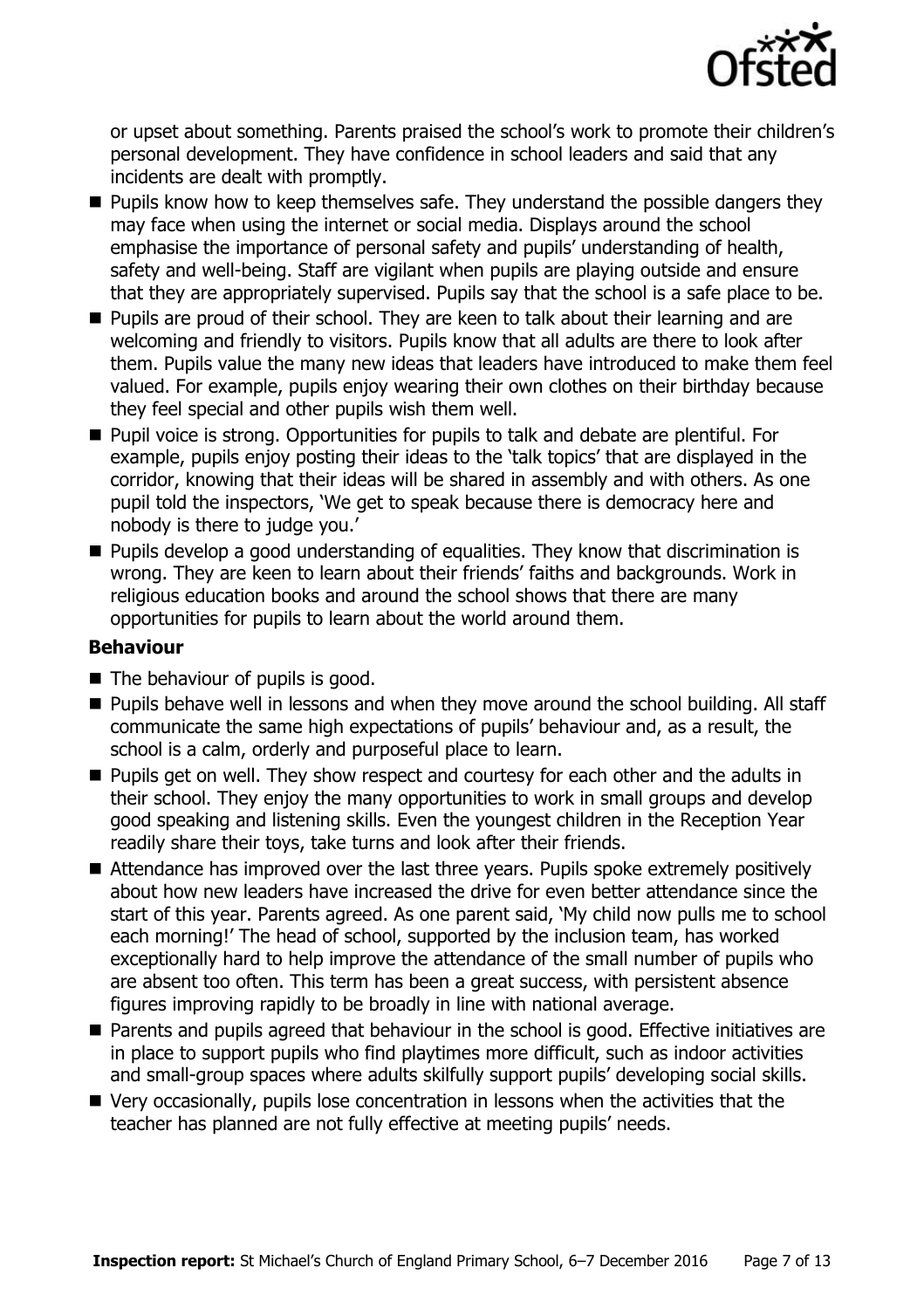

### **Outcomes for pupils Good Good**

- In all year groups, pupils make good progress in reading, writing and mathematics. Since the previous inspection, the quality of teaching and learning has improved to enable pupils to make better progress from their starting points.
- Disadvantaged pupils and pupils who have special educational needs and/or disabilities also achieve well. Work in books and the school's assessment information show that for some pupils, their progress has been rapid, particularly this term.
- Throughout the school, the challenge for the most able pupils has improved. Inspectors saw teachers and teaching assistants providing good-quality feedback to pupils in English and mathematics sessions which challenged pupils to think hard. Work in pupils' books shows that the most able pupils make strong progress from their starting points, particularly in mathematics.
- Inspection evidence confirms that most children start the school in the Reception class with skills, knowledge and understanding that is lower or much lower than would be expected for children of their age, particularly in reading, writing and numbers. Goodquality teaching and high levels of care, guidance and support enable children to make strong progress. The proportion of children achieving a good level of development by the end of Reception Year has improved over the last few years and is now in line with the national average.
- The proportion of pupils who achieved the expected standard in the Year 1 phonics screening check has increased year on year. However, the improvement has not been strong enough to bring the proportion of pupils who achieved this standard in 2015 and 2016 up to the national average.
- In 2016, attainment at the end of key stage 1 was above the national average in mathematics. The majority of pupils attained above the national average in reading, although the number of pupils achieving the greater depth standards, particularly in writing, was below the national average.
- The Year 6 pupils who took the key stage 2 tests in 2016 made good progress in mathematics to attain scores that were above the national average. The number of pupils attaining the higher score in mathematics was in line with the national average. Mathematics was an area for improvement identified at the previous inspection and these results show the impact of the strategies to improve the subject throughout key stage 2.
- In 2016, Year 6 pupils' progress in reading was broadly in line with the national average. Disadvantaged pupils did particularly well, as did those pupils who began at lower starting points. Pupils' attainment in reading was above the national average.
- Attainment and progress at the end of Year 6 was less strong in writing. Too few pupils were assessed to be writing at greater depth. Inspection evidence for current pupils supports this picture. Pupils, particularly the most able and most able disadvantaged pupils, do not write at greater depth and although some teachers know how to improve standards in writing for these pupils, not all share the same very high expectations of what these pupils can achieve.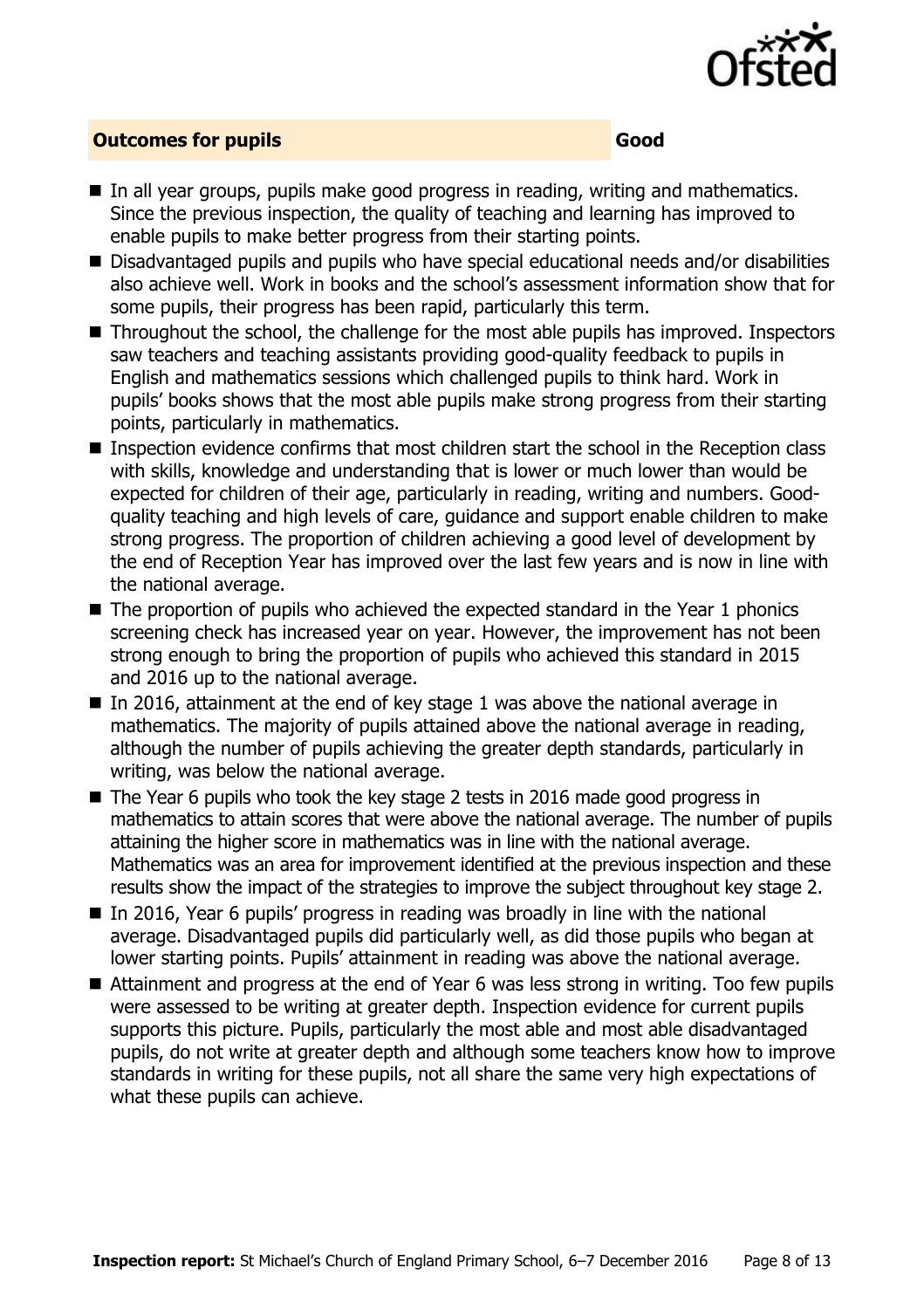

### **Early years provision Good**

- Children make strong progress from their starting points as a result of effective teaching, learning and assessment. Since the previous inspection, the proportion of children achieving a good level of development by the end of Reception has increased. It is now in line with the national average.
- Adults in the early years know the children very well. Daily team meetings enable all adults to share what they know about each of the children and plan for their next steps in learning.
- Children's behaviour in the early years is good. The children develop good levels of confidence, motivation and self-esteem that enable them to explore and engage happily in the learning environment. Adults are positive role models for children and set very clear expectations for how children should behave. Children are well prepared for the move to Year 1.
- Adults respond well to children's needs. They ensure that the learning environment is adapted to reflect children's current interests as well as the class topic. For example, children are currently learning about 'light' through activities that embrace all areas of learning.
- A strength of the early years provision is the quality of partnerships with parents. Staff and parents work closely together, particularly when children first start school, to enable good continuity in children's learning and development.
- Staff know how to provide an appropriate balance of adult-led activities and times when children can play, explore and lead their own learning. For example, during the inspection children enthusiastically searched for three-dimensional shapes that were hidden in the outdoor area. Adults interacted with children's learning in a timely way, asking good questions to find out children's understanding. Children described the features of cylinders, cuboids and prisms accurately, using the correct vocabulary.
- Children moved to different activities confidently. They enjoyed using the dough and readily took clipboards as they drew maps of the 'shape hunt'. Other children responded well to the challenge of creating towers with blocks and keenly counted the number of cubes needed to make a taller building. Children develop good levels of independence, for example as they put on their coats to go outside.
- The early years leader, together with the head of school, monitors the quality of provision carefully. They have a good understanding of the strengths of the early years and use good-quality plans to help it improve still further.
- Although the overall quality of teaching is good, it is not as effective in phonics. This is because teaching strategies are not used consistently and sometimes children are held back by activities that are not well planned to build on what they already know and can do.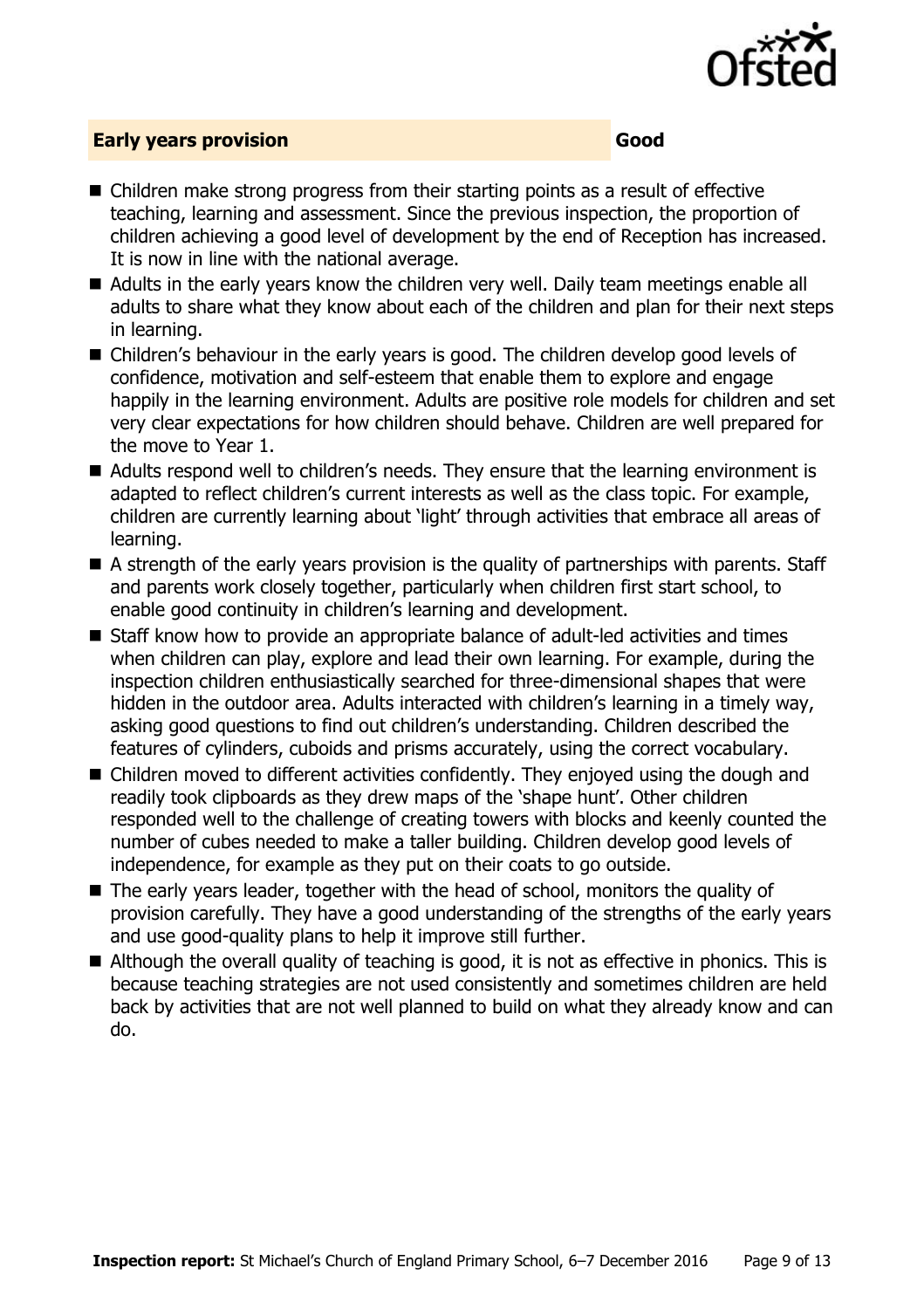

# **School details**

| Unique reference number | 100044   |
|-------------------------|----------|
| Local authority         | Camden   |
| Inspection number       | 10019646 |

This inspection of the school was carried out under section 5 of the Education Act 2005.

| Type of school                      | Primary                                                                  |
|-------------------------------------|--------------------------------------------------------------------------|
| School category                     | Maintained                                                               |
| Age range of pupils                 | 4 to 11                                                                  |
| Gender of pupils                    | Mixed                                                                    |
| Number of pupils on the school roll | 176                                                                      |
| Appropriate authority               | The governing body                                                       |
| <b>Chair</b>                        | Judy Powell                                                              |
| <b>Headteacher</b>                  | Clare Dyson (Head of school)<br>Juliette Jackson (Executive headteacher) |
| Telephone number                    | 020 7485 8965                                                            |
| Website                             | www.stmichaels.camden.sch.uk/                                            |
| Email address                       | admin@stmichaels.camden.sch.uk                                           |
| Date of previous inspection         | 5-6 November 2014                                                        |

### **Information about this school**

- The school does not meet requirements on the publication of information about the pupil premium strategy or special educational needs information report on its website.
- The current head of school and the executive headteacher took up their posts in September 2016, following the retirement of the previous headteacher. The executive headteacher is a national leader of education.
- The school is within a partnership of four schools, led by the executive headteacher. The other three schools are also primary schools in Camden: Our Lady's Catholic Primary School, St Eugene de Mazenod Catholic Primary School and St Mary's Church of England Primary School, Kilburn.
- St Michael's Church of England Primary School is an average-sized primary school.
- The early years provision consists of one Reception Year class. The nursery that was inspected at the time of the previous inspection is now part of the neighbouring school.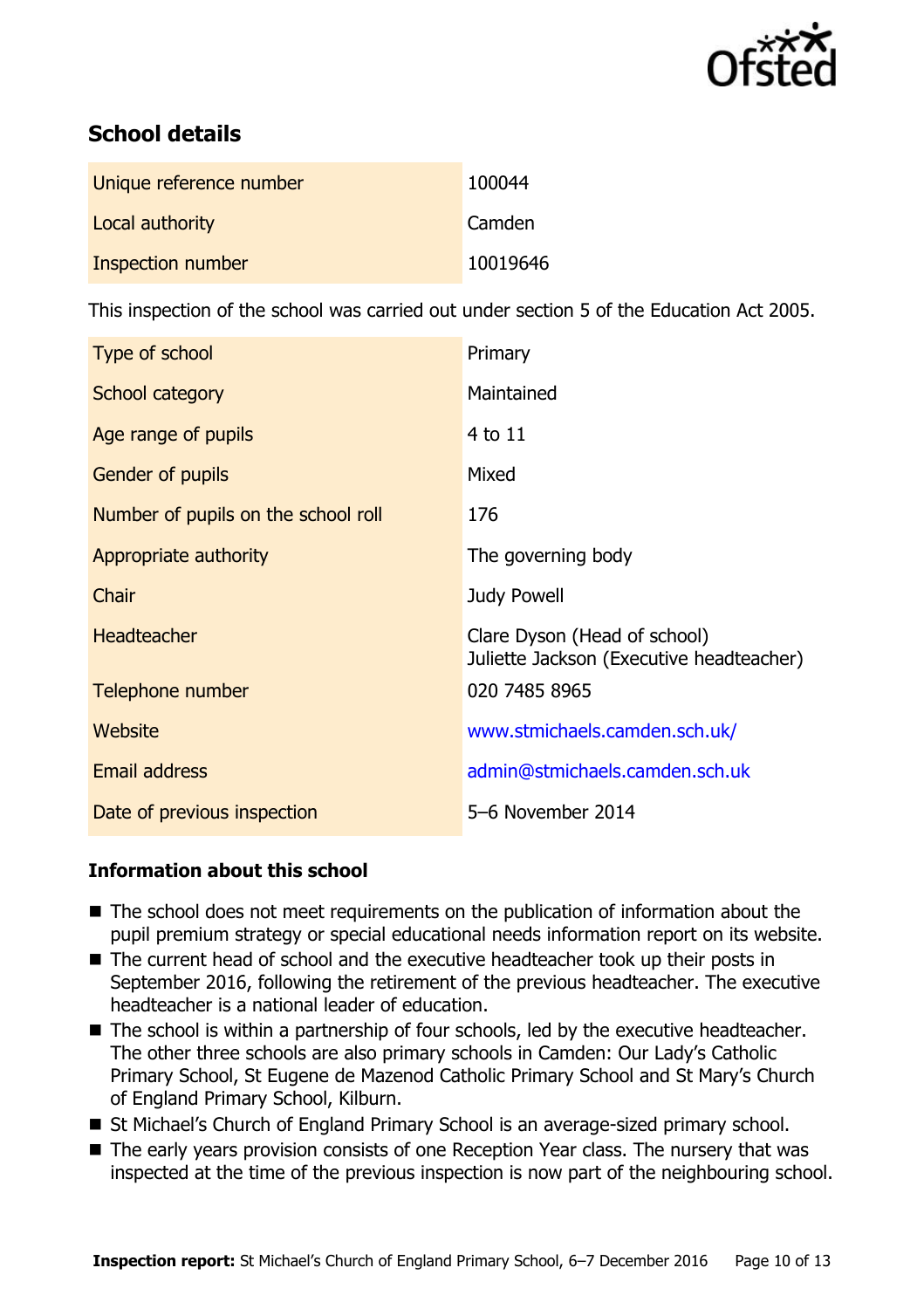

- The proportion of pupils who speak English as an additional language is well above average.
- The proportion of pupils from minority ethnic groups is well above the national average.
- A much higher than average proportion of pupils is supported by the pupil premium funding. This is additional government funding provided for pupils who are eligible for free school meals and those children who are looked after by the local authority.
- The proportion of pupils who have special educational needs and/or disabilities is above average.
- The school meets the government's current floor standards, which set the minimum expectations for pupils' attainment and progress.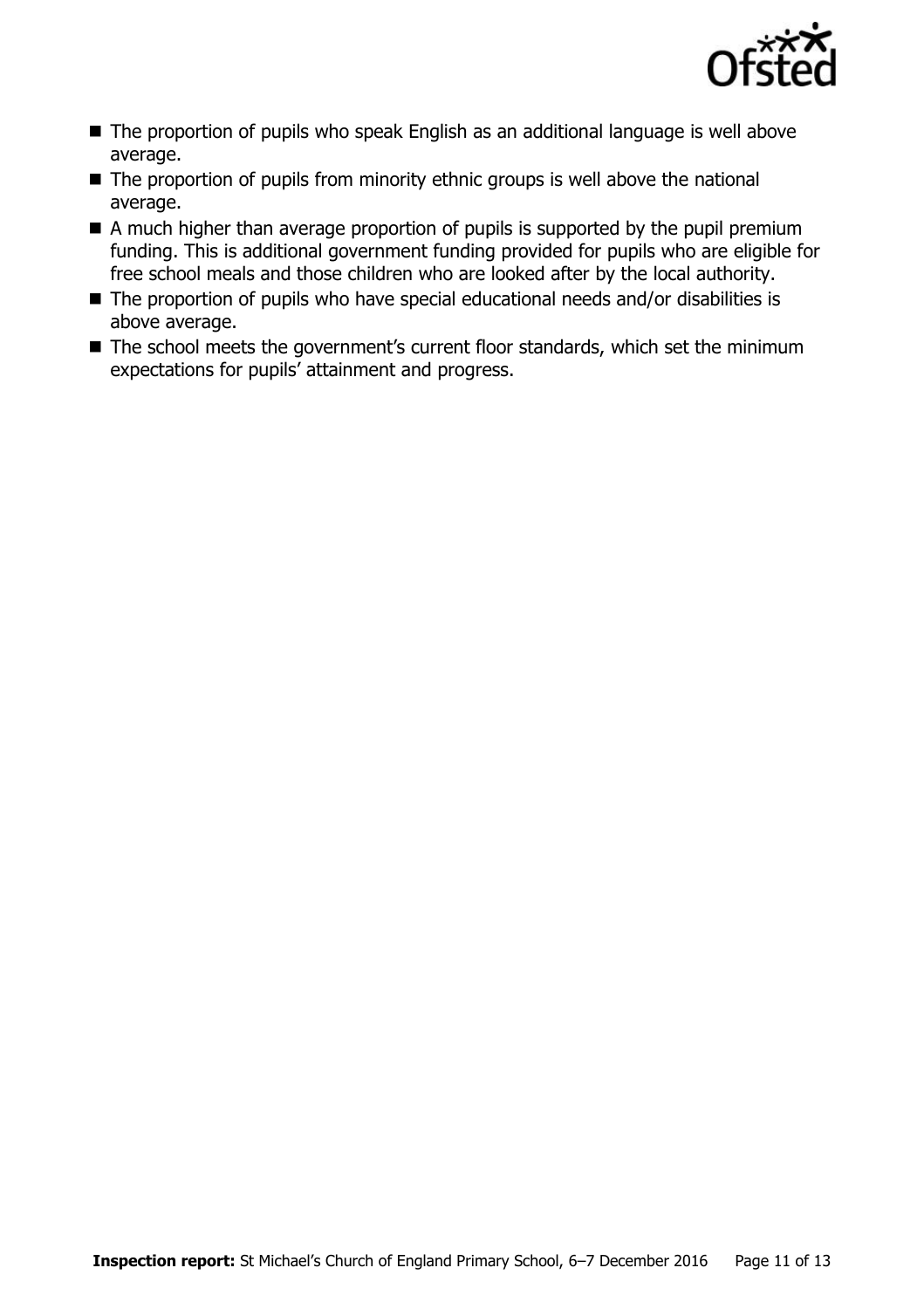

# **Information about this inspection**

- Inspectors made visits to all classes to observe pupils' learning, some of which were undertaken jointly with senior leaders. Inspectors also made several shorter visits to lessons in all year groups.
- The lead inspector held meetings with the chair of governors and a representative from the local authority. Inspectors also held meetings with leaders and other staff.
- Inspectors spoke to pupils in lessons, in the playground and in a formal meeting to find out their views on the school. The inspectors also took into account the responses to the school's own pupil survey.
- **Pupils accompanied an inspector on a tour of the school to talk about the curriculum,** and the ways in which the school helps them to learn.
- An inspector listened to pupils read in Year 2 and Year 6 and talked to them about their books, their enjoyment of reading and how reading is taught at the school.
- Inspectors looked at pupils' books across all year groups and in a range of subjects. They also looked at work on display and on 'learning walls' in the classrooms.
- A wide range of the school's documentation was scrutinised by inspectors. They sampled governing body minutes, records relating to behaviour and attendance, information about safeguarding and child protection as well as the school's assessment information on pupils' attainment and progress.
- The views of 23 members of staff who completed the Ofsted survey were considered by inspectors.
- The inspection team considered the three responses to Parent View, Ofsted's online survey. They also met with parents in the playground as they dropped their children at school, to find out their thoughts on how well the school meets their children's needs.

### **Inspection team**

Gary Rawlings, lead inspector **Cary Constant Constant Constant** Ofsted Inspector

**Helen Morrison Contact Contact Contact Contact Contact Contact Contact Contact Contact Contact Contact Contact Contact Contact Contact Contact Contact Contact Contact Contact Contact Contact Contact Contact Contact Contac**